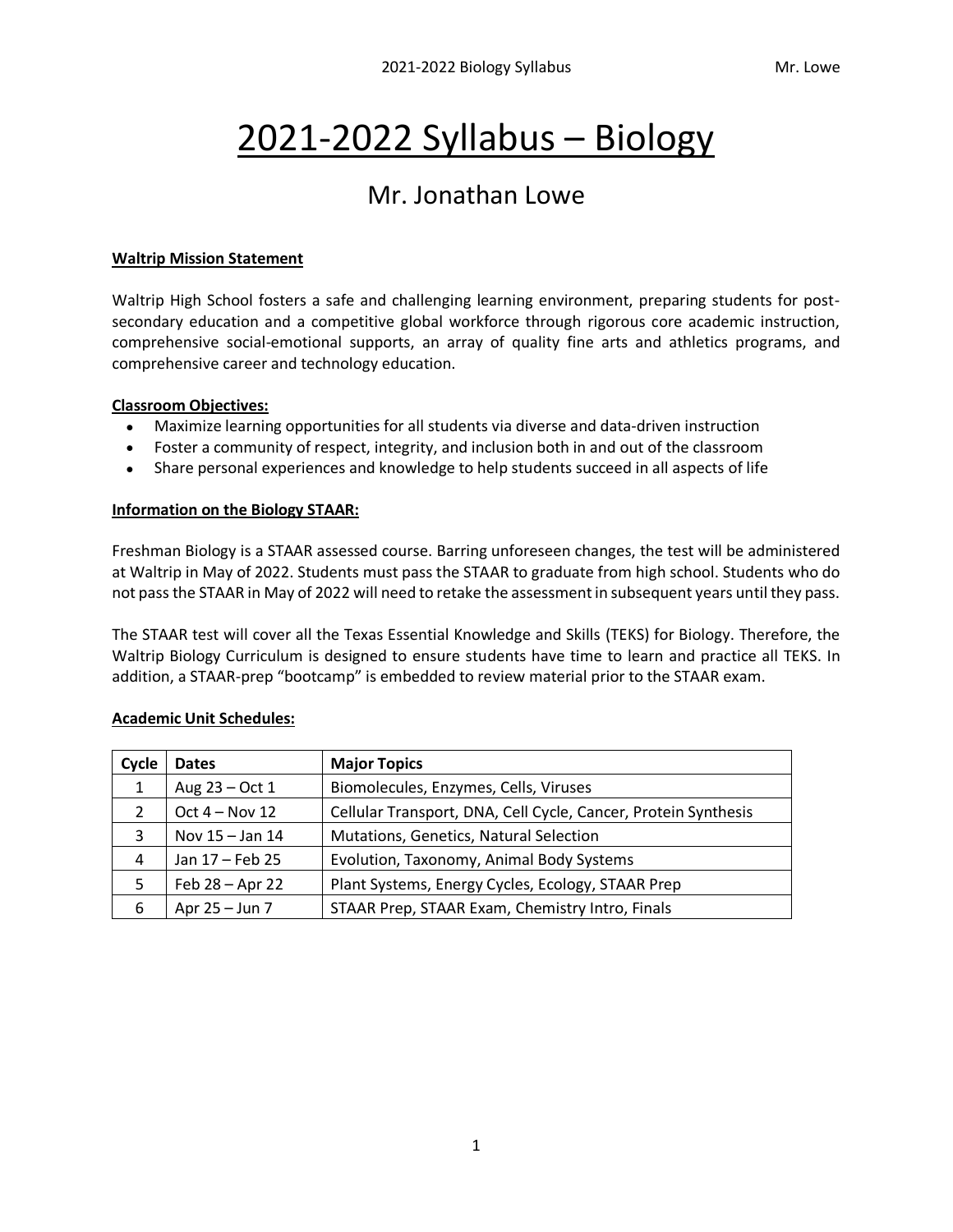#### **Teacher Contact Information:**

Jonathan.lowe@houstonisd.org (409) 241-6120 "Remind" App Code: @lowebio21

#### **Non-Instructional Time Summary:**

| <b>Description</b> | Days / Times         | <b>Purpose</b>                                 |
|--------------------|----------------------|------------------------------------------------|
| Office Hours       | W, F: 7:30 - 8:20    | Tutorials by appointment                       |
| Conference         | M: $12:45 - 1:25$    | Parent / Teacher conferences, instructional    |
| Period             | $T/Th: 12:55 - 2:25$ | planning, administrative tasks                 |
|                    | $4:10$ pm – 7:30am,  | Mr. Lowe's time away from work (though I often |
| <b>Quiet Time</b>  | Weekends             | respond to school-related messages)            |

#### **Classwork and Grading Policy**

- Assignments for Biology will include reading, labs, and other homework
	- $\circ$  Assignments will be listed in the HUB but may utilize other digital resources
	- $\circ$  Students need to acknowledge completion of assignments in the HUB even if they submit assignments in other platforms
	- $\circ$  This is a STAAR course; students should expect rigor and thoroughness
	- o Students should expect to spend time on the class OUTSIDE of class hours
- Each assignment will include a due date to ensure content is learned at the appropriate time
	- $\circ$  Assignments completed on or before the due date will have a maximum score of 100%
	- o Assignments completed after the due date will have a maximum score of 80%
	- $\circ$  Assignments will not be accepted later than one week past the original due date
	- $\circ$  For extenuating circumstances such as unforeseen absences, alternative due dates may be arranged at the discretion of the teacher
- Grading
	- $\circ$  Students should complete all assigned reading and questions; however, every question may or may not be graded
	- $\circ$  The teacher will not announce ahead of time which questions are graded
	- o Re-takes / Re-dos
		- Consistent with school policy, students that fail an assessment or assignment will have the opportunity to re-take the assessment or re-do the assignment
		- Re-takes / re-dos will have a maximum 80% score
		- Re-takes / re-dos must be completed within one week of the original due date or the end of the 6-week grading period (whichever comes first)
	- o Grade weight by assessment type:
		- Exams & Quizzes 35%
			- $\blacksquare$  Labs 30%
			- Classwork and homework 25%
			- Participation 10%